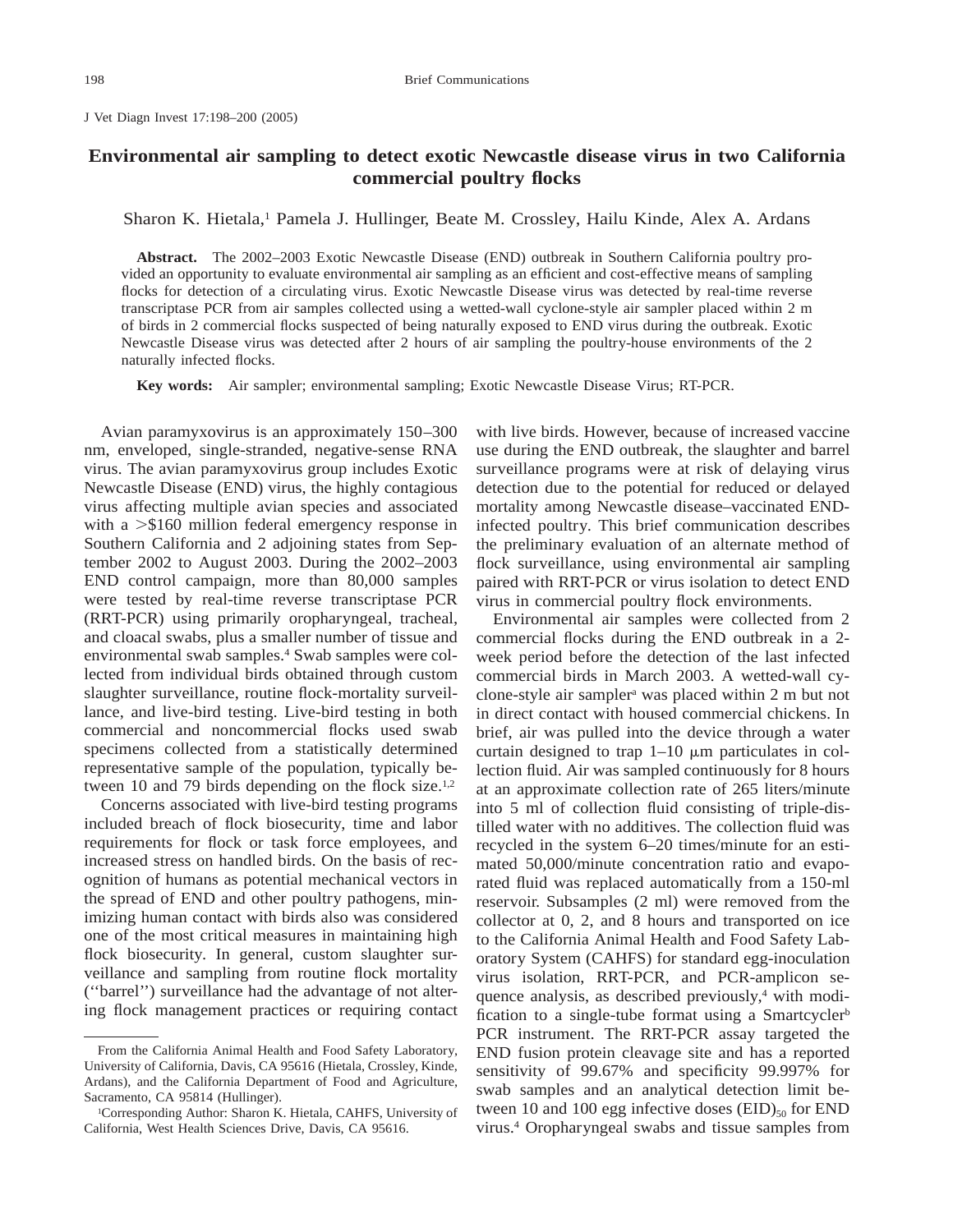5 randomly selected apparently healthy chickens were also obtained from each flock within 24 hours of airsample collection.

Flock A was a 3,000-bird breeder chicken operation with cage-free housing and nest boxes on the floor. A drop in egg production with no associated increase in mortality had been reported approximately 48 hours before air sampling was initiated in flock A. The air sampler was placed approximately 0.6 m off the floor and approximately 25 cm outside of the wire-mesh bird enclosure. Flock B was a 7-house layer chicken operation containing 60,000 birds. The house that was air sampled contained approximately 8,600 layer chickens in early production, with birds in single-tier suspended cages. The flock had reported no clinical disease or increased mortality; however, at the time of air sampling, depressed birds and green diarrhea were noted in a cage-row adjacent to the sampling site. The sampler was suspended approximately 1.6 m above the ground, level with the suspended cages, and approximately 2 m from the nearest cage. Both farms were open to the outside environment through windows, curtains, or roof openings and both had ventilators at one end of the house in which the air sampler was located.

In flock A, between 100 and 1,000 virus particles, as determined by END RRT-PCR cycle threshold and estimated  $EID_{50}$  standard curves, were detected in both 2- and 8- hour air samples. Virus was also detected by RRT-PCR and virus isolation in oropharyngeal swabs and from pooled tissue. The virus detected was confirmed as END virus by direct sequence analysis of RRT-PCR amplicons<sup>3,4</sup> and represented the first time during the outbreak that the fusion protein cleavage site consisting of the amino acid pattern <sup>110</sup>GGRRQRRFVG<sup>119</sup> (GenBank AY266476) was detected. The fusion protein cleavage site sequence varied from the index case sequence of 110GGRRQKR FVG119 (GenBank AY216490) by 1 amino acid and was subsequently detected from commercial chickens, noncommercial chickens, and domestic pigeons. The nucleic acid sequences of the RRT-PCR amplicons for flock A were identical for air samples, oropharyngeal swabs, tissue swabs, and virus isolates recovered by egg inoculation. In flock B, between 10 and 100  $EID_{50}$ of END virus was detected in the 2-hour air sample, oropharyngeal samples, and tissue samples by both RRT-PCR and virus isolation. The 8-hour air sample was negative by RRT-PCR, but positive by virus isolation, suggesting the presence of virus below the RRT-PCR detection limit of 10 viral particles. The finding was not unexpected because virus isolation using egg inoculation was found to be  $1-10$  EID<sub>50</sub> more sensitive compared with the RRT-PCR used in this study.4 Sequence confirmation for END RRT-PCR amplicons from END virus-positive samples from flock B confirmed END virus with the variant fusion protein cleavage site sequence. Time zero for both the air-sampled flocks as well as 0-, 2-, and 4-hour samples collected in a poultry-free environment subsequent to flock sampling were negative for END virus by both RRT-PCR and virus isolation.

The evaluation of environmental air sampling to detect an aerosolized virus, although preliminary and based on a very limited sample of 2 commercial poultry flocks naturally infected with END, indicates that the technique has potential application as an effective sampling tool. Despite the air collector being designed to detect  $1-10$  µm particulates, preliminary evaluation indicates that the 10-fold smaller paramyxovirus virions were collected with other airborne dust and debris and recovered in concentrations sufficient to detect the virus using the RRT-PCR procedure or by the more sensitive but time-intensive egginoculation technique.

Environmental sampling has several advantages for flock surveillance, including minimizing direct human contact with flocks, eliminating individual bird handling, and providing a time- and cost-efficient sampling technique. The associated costs of environmental air sampling, after original purchase of an air sampler, would be limited to the time invested in placing the air sampler in a flock plus the cost of either RRT-PCR or virus isolation to test the collected air sample(s). In comparison, placement of sentinel birds to detect virus during the recent END outbreak was estimated at \$58 per bird placed and an average of 10 birds placed per flock (B. McCluskey, personal communication). In addition, live-bird surveillance efforts after eradication of the disease have been complicated by uneasiness on the part of veterinarians and producers to breach flock biosecurity, as well as to invest the additional time and human resources required to handle live birds for collection of oropharyngeal and cloacal samples.

Air sampling of poultry environments to detect viral pathogens, although never applied as a routine surveillance or monitoring tool, is not a new concept. Delay et al. originally documented recovery of Newcastle disease virus from poultry environment air samples in 1948,<sup>5</sup> and Brugh and Johnson reported the recovery of avian influenza virus from poultry environment air samples in 1986 (M. Brugh, personal communication). As demonstrated during the 2002–2003 END outbreak, use of a commercially available air sampler, paired with virus detection using RRT-PCR, allows environmental air sampling to be a more accessible, time-efficient, and practical surveillance tool than described previously. Before routine application, the current protocol for air sampling requires significant refinement and optimization for detection sensi